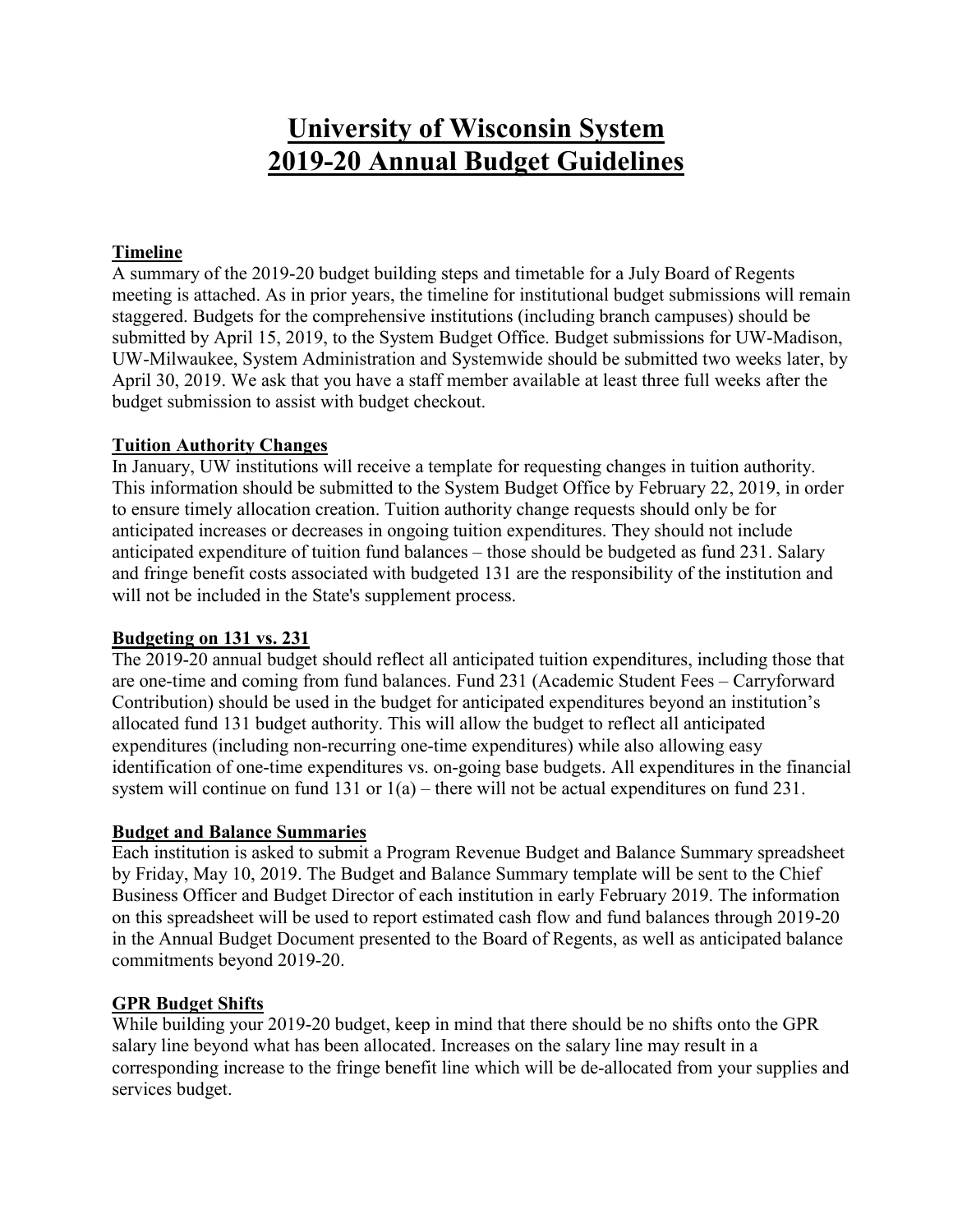### **Plan UW**

Starting with fiscal year 2019-20, Plan UW replaces 3270 as the UW System budgeting tool. Plan UW will be used for budgeting non-salary expenses as well as revenue budgeting. Budgets will now be developed utilizing detailed account codes rather than just the major class.

Budgeting of revenue is new in 2019-20. The System Budget Office will budget GPR for institutions. All other revenue should be budgeted based on how much revenue the institution expects to generate, rather than balancing to expenditures.

Plan UW integrates with the Shared Financial System (SFS), the Compensation Administration Tool (CAT), and the Planning Allocation System (PA). More information and resources related to Plan UW can be found at: <https://www.wisconsin.edu/budget-planning/system-project/>

## **Compensation Administration Tool (CAT)**

Salary data will continue to be budgeted in the CAT. Detailed information and CAT resources can be found at: [https://www.wisconsin.edu/compensation-administration-tool/.](https://www.wisconsin.edu/compensation-administration-tool/)

As part of the 2019-20 budget process, institutions will be establishing their continuing staff base that is used to distribute pay plan. Despite not having an approved pay plan at this time, this is an important part of the budget development process. Once a pay plan is approved; we are likely to have a short turnaround time for implementation. Please refer to UPS OPERATIONAL POLICY: TC4 for general information on the continuing staff base. Your individual institutional pay plan distribution guideline document should provide specific information on who is considered continuing staff at your institution and as a result be eligible for pay plan in 2019-20.

## **Estimated Segregated Fee, Room and Board Increases**

By February 8, 2019, institutions should submit their estimated Segregated Fee and Room and Board rates and percent increases to the System Administration budget office. A template is being provided to each institution in order to facilitate the collection of this data

## **Auxiliary Transfer Requests**

The System Budget Office should be informed of any requests for one-time auxiliary transfers that will accompany the auxiliary budget submission by February 11, 2019. Auxiliary transfer requests should:

- Clearly identify the source and application of the funds.
- Demonstrate that the transfer is a priority in strategic and other campus plans.
- Provide a three-year plan projecting the effects of the transfer, including the effects on rates and reserve levels. The plan should demonstrate that the transfer would not adversely affect rates.
- Provide an explanation of the process for consulting with students for student fee funded operations and resulting comments. If students remain concerned about the final campus decision, they may make a formal request (following standard procedures) to address the Board of Regents and provide testimony as part of the Board's consideration of the relevant annual budget action item.

## **Non-GPR Positions**